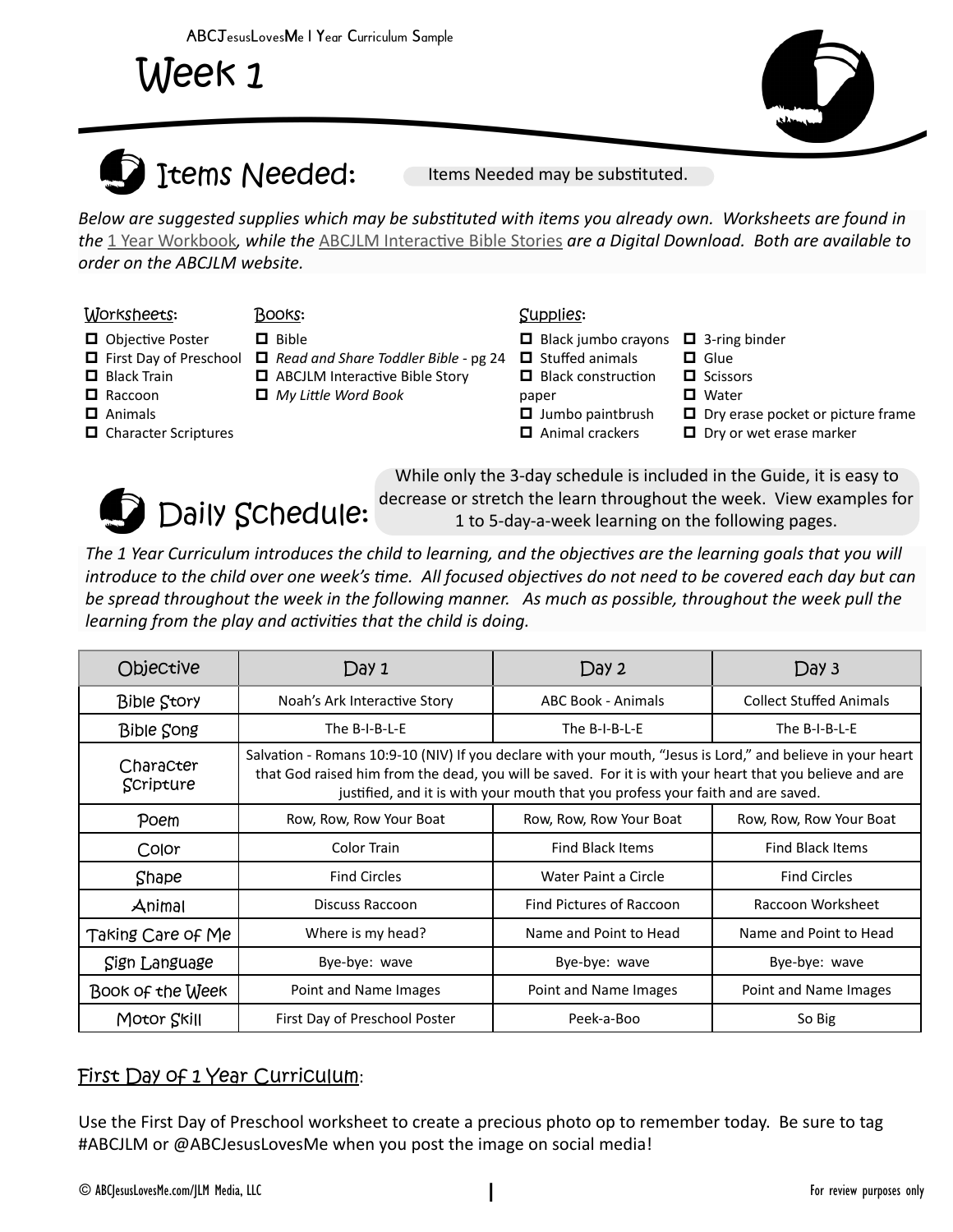### Week 1 Daily Schedule Example ABCJesusLovesMe 1 Year Curriculum Sample



*While only the 3-day schedule is included in the Curriculum Guide, it is easy to decrease or stretch the learning throughout the week. Below are examples for 1 to 5-day-a-week learning. Each can be modified to fit your schedule. Activities not covered may be moved to review weeks. Remember that while repetition bores adults, children learn through repetition.*

| Objective              | Day 1                                                                                                                                                                                                                                                                                                      |
|------------------------|------------------------------------------------------------------------------------------------------------------------------------------------------------------------------------------------------------------------------------------------------------------------------------------------------------|
| <b>Bible Story</b>     | Noah's Ark Interactive Story                                                                                                                                                                                                                                                                               |
| <b>Bible Song</b>      | The B-I-B-L-E                                                                                                                                                                                                                                                                                              |
| Character<br>Scripture | Salvation - Romans 10:9-10 (NIV) If you declare with your mouth, "Jesus is Lord," and believe in your heart<br>that God raised him from the dead, you will be saved. For it is with your heart that you believe and are<br>justified, and it is with your mouth that you profess your faith and are saved. |
| Poem                   | Row, Row, Row Your Boat                                                                                                                                                                                                                                                                                    |
| Color                  | <b>Color Train</b>                                                                                                                                                                                                                                                                                         |
| Shape                  | <b>Find Circles</b>                                                                                                                                                                                                                                                                                        |
| Animal                 | <b>Discuss Raccoon</b>                                                                                                                                                                                                                                                                                     |
| Taking Care of Me      | Where is my head?                                                                                                                                                                                                                                                                                          |
| Sign Language          | Bye-bye: wave                                                                                                                                                                                                                                                                                              |
| Book of the Week       | Point and Name Images                                                                                                                                                                                                                                                                                      |
| Motor Skill            | Peek-a-Boo/So Big                                                                                                                                                                                                                                                                                          |

| Objective              | Day 1                                                                                                                                                                                                                                                                                                      | Day 2                     |  |
|------------------------|------------------------------------------------------------------------------------------------------------------------------------------------------------------------------------------------------------------------------------------------------------------------------------------------------------|---------------------------|--|
| <b>Bible Story</b>     | Noah's Ark Interactive Story                                                                                                                                                                                                                                                                               | <b>ABC Book - Animals</b> |  |
| <b>Bible Song</b>      | The B-I-B-L-E                                                                                                                                                                                                                                                                                              | The B-I-B-L-E             |  |
| Character<br>Scripture | Salvation - Romans 10:9-10 (NIV) If you declare with your mouth, "Jesus is Lord," and believe in your heart<br>that God raised him from the dead, you will be saved. For it is with your heart that you believe and are<br>justified, and it is with your mouth that you profess your faith and are saved. |                           |  |
| Poem                   | Row, Row, Row Your Boat                                                                                                                                                                                                                                                                                    | Row, Row, Row Your Boat   |  |
| Color                  | Color Train                                                                                                                                                                                                                                                                                                | <b>Find Black Items</b>   |  |
| Shape                  | <b>Find Circles</b>                                                                                                                                                                                                                                                                                        | Water Paint a Circle      |  |
| Animal                 | Discuss Raccoon                                                                                                                                                                                                                                                                                            | Raccoon Worksheet         |  |
| Taking Care of Me      | Where is my head?                                                                                                                                                                                                                                                                                          | Name and Point to Head    |  |
| Sign Language          | Bye-bye: wave                                                                                                                                                                                                                                                                                              | Bye-bye: wave             |  |
| Book of the Week       | Point and Name Images                                                                                                                                                                                                                                                                                      | Point and Name Images     |  |
| Motor Skill            | Peek-a-Boo                                                                                                                                                                                                                                                                                                 | So Big                    |  |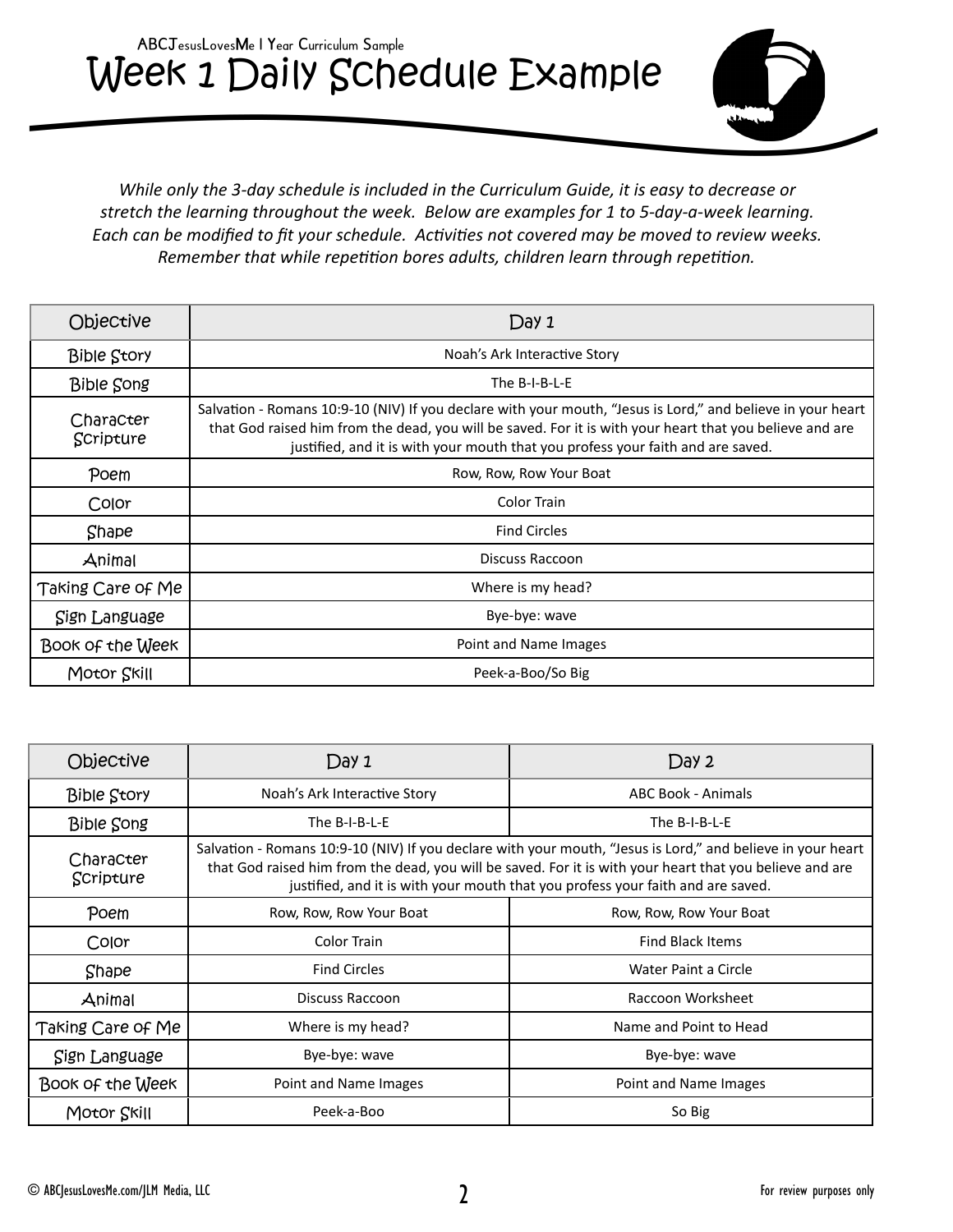### Week 1 Daily Schedule Example ABCJesusLovesMe 1 Year Curriculum Sample



#### *Because ABCJesusLovesMe is a play-based curriculum, learning should come through play, reading, and fun hands-on activities. Remember that the 1 Year Curriculum is strictly introductory and retention is not expected.*

*These four samples are* **not** *included in the Curriculum Guide and are only provided as examples.* 

| Objective              | Day1                                                                                                                                                                                                                                                                                                       | Day 2                    | Day 3                          | Day 4                           |
|------------------------|------------------------------------------------------------------------------------------------------------------------------------------------------------------------------------------------------------------------------------------------------------------------------------------------------------|--------------------------|--------------------------------|---------------------------------|
| <b>Bible Story</b>     | Noah's Ark Interactive<br>Story                                                                                                                                                                                                                                                                            | ABC Book - Animals       | <b>Collect Stuffed Animals</b> | Noah's Ark Interactive<br>Story |
| <b>Bible Song</b>      | The B-I-B-L-E                                                                                                                                                                                                                                                                                              | The B-I-B-L-E            | The B-I-B-L-E                  | The B-I-B-L-E                   |
| Character<br>Scripture | Salvation - Romans 10:9-10 (NIV) If you declare with your mouth, "Jesus is Lord," and believe in your heart<br>that God raised him from the dead, you will be saved. For it is with your heart that you believe and are<br>justified, and it is with your mouth that you profess your faith and are saved. |                          |                                |                                 |
| Poem                   | Row, Row, Row Your Boat                                                                                                                                                                                                                                                                                    |                          |                                |                                 |
| Color                  | <b>Color Train</b>                                                                                                                                                                                                                                                                                         | <b>Find Black Items</b>  | <b>Find Black Items</b>        | <b>Find Black Items</b>         |
| Shape                  | <b>Find Circles</b>                                                                                                                                                                                                                                                                                        | Water Paint a Circle     | <b>Find Circles</b>            | <b>Find Circles</b>             |
| Animal                 | Discuss Raccoon                                                                                                                                                                                                                                                                                            | Find Pictures of Raccoon | Find Pictures of Raccoon       | Raccoon Worksheet               |
| Taking Care of Me      | Where is my head?                                                                                                                                                                                                                                                                                          | Name and Point to Head   | Name and Point to Head         | Name and Point to Head          |
| Sign Language          | Bye-bye: wave                                                                                                                                                                                                                                                                                              | Bye-bye: wave            | Bye-bye: wave                  | Bye-bye: wave                   |
| Book of the Week       | Point and Name Images                                                                                                                                                                                                                                                                                      | Point and Name Images    | Point and Name Images          | Point and Name Images           |
| Motor Skill            | First Day of Preschool<br>Poster                                                                                                                                                                                                                                                                           | Peek-a-Boo               | So Big                         | Peek-a-Boo                      |

| Objective              | Day 1                                                                                                                                                                                                                                                                                                      | Day 2                    | Day 3                     | Day 4                                  | Day 5                             |
|------------------------|------------------------------------------------------------------------------------------------------------------------------------------------------------------------------------------------------------------------------------------------------------------------------------------------------------|--------------------------|---------------------------|----------------------------------------|-----------------------------------|
| <b>Bible Story</b>     | Noah's Ark Interactive Story                                                                                                                                                                                                                                                                               |                          | <b>ABC Book - Animals</b> | Noah's Ark<br><b>Interactive Story</b> | <b>Collect Stuffed</b><br>Animals |
| <b>Bible Song</b>      | The B-I-B-L-E                                                                                                                                                                                                                                                                                              | The B-I-B-L-E            | The B-I-B-L-E             | The B-I-B-L-E                          | The B-I-B-L-E                     |
| Character<br>Scripture | Salvation - Romans 10:9-10 (NIV) If you declare with your mouth, "Jesus is Lord," and believe in your heart<br>that God raised him from the dead, you will be saved. For it is with your heart that you believe and are<br>justified, and it is with your mouth that you profess your faith and are saved. |                          |                           |                                        |                                   |
| Poem                   | Row, Row, Row Your Boat                                                                                                                                                                                                                                                                                    |                          |                           |                                        |                                   |
| Color                  | Color Train                                                                                                                                                                                                                                                                                                | <b>Find Black Items</b>  | <b>Find Black Items</b>   | <b>Find Black Items</b>                | <b>Find Black Items</b>           |
| Shape                  | <b>Find Circles</b>                                                                                                                                                                                                                                                                                        | Water Paint a Circle     | <b>Find Circles</b>       | <b>Find Circles</b>                    | <b>Find Circles</b>               |
| Animal                 | Discuss Raccoon                                                                                                                                                                                                                                                                                            | Find Pictures of Raccoon |                           | Raccoon<br>Worksheet                   | Discuss Raccoon                   |
| Taking Care of Me      | Where is my head?                                                                                                                                                                                                                                                                                          | Name and Point to Head   |                           |                                        |                                   |
| Sign Language          | Bye-bye: wave                                                                                                                                                                                                                                                                                              | Bye-bye: wave            | Bye-bye: wave             | Bye-bye: wave                          | Bye-bye: wave                     |
| Book of the Week       |                                                                                                                                                                                                                                                                                                            | Point and Name Images    |                           |                                        |                                   |
| Motor Skill            | First Day of<br><b>Preschool Poster</b>                                                                                                                                                                                                                                                                    | Peek-a-Boo               | So Big                    | Peek-a-Boo                             | So Big                            |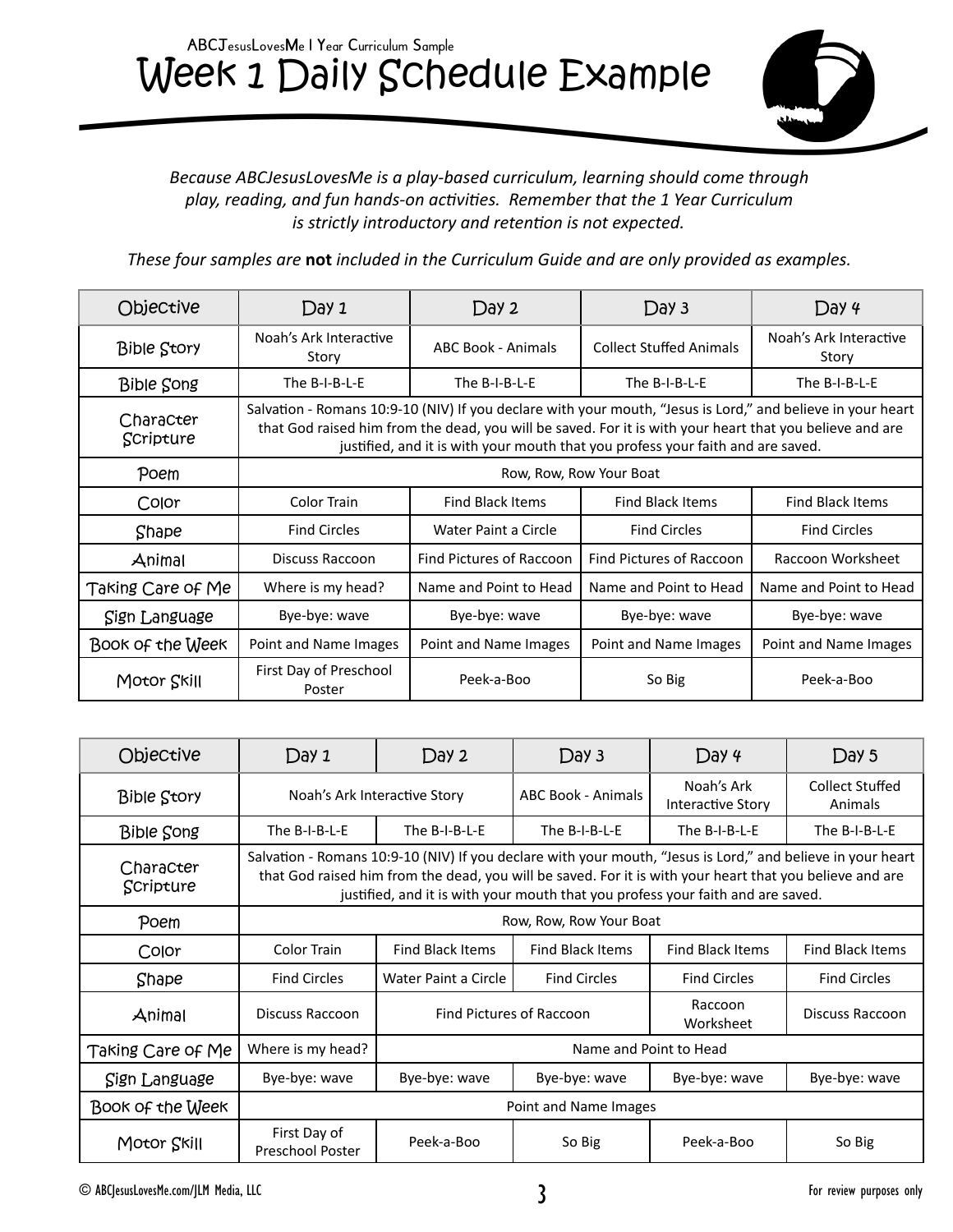

How to Teach:

Teaching a child a new concept can be daunting. *Where to begin? What to say? When to say it? How to get a child to sit still?* Visit this page for more information - tinyurl.com/ABCJLM-how-to-teach.

#### "I am Learning" Objective Poster:

The Objective Poster (available in the  $1$  Year Workbook) helps you track what the child is to be introduced to (the objectives) and incorporate the objectives into daily activities and play. Transfer the weekly objectives to the poster and hang it in a prominent place to remember the objectives. By placing the poster in a dry erase pocket or a picture frame and using a dry or wet erase marker, the sheet is reusable each week.

|                        | I am learning<br><b>Bible Story</b> | <b>Bibie Song</b> |
|------------------------|-------------------------------------|-------------------|
| <b>Bible Centrol</b>   |                                     |                   |
|                        | Posts                               |                   |
| CharaCter Scripture    |                                     | Book of the Ubek  |
|                        | Taking Care of Me                   | <b>Fine Moss</b>  |
| CORN -<br><b>Share</b> | <b>City Landiado</b>                | Gross Motor       |
| Ardmall                |                                     |                   |
| Noven.                 |                                     |                   |

#### Suggested Activities:

All activities are suggestions to help introduce the objectives of the week. Pick and choose activities that the child will enjoy and fit into your schedule. As much as possible, include the learning in play time and current activities. Introduction is the goal for the 1 Year Curriculum and any retention is a fun bonus. For more ideas tinyurl.com/incorporate-learning



Fine Motor Skills: Peek-a-Boo

These activities are crucial for fine and gross motor development which is required for scissors and pencil use later on.

Fine motor skills are those activities that improve one's ability to write and manipulate small objects. Each Lesson Plan includes an activity to improve the child's fine-motor skills. This week, play Peek-a-Boo with the child by covering your eyes with your hands, removing your hands, and saying "peek-a-boo." Help the child cover his eyes and do the same.

#### Gross Motor Skills: So Big

Gross motor skills involve large muscle movement (e.g. running, jumping, hopping etc.). These skills require balance and coordination. Each Lesson Plan includes an activity to improve the child's gross-motor skills. This week, play "So Big" by asking the child, "How big are you?". Assist the child in raising her arms into the air and say, "So big!" This is a great activity to do when undressing as it helps the child know to raise her arms in the air to remove a shirt.

#### Taking Care of Me: Head

For the next 13 weeks, the child will learn his body parts. Discuss the week's body part while getting dressed, during bath time, and while looking in a mirror. Point out body parts found in books and magazines. This week's body part is the head.

 $\odot$  ABCJesusLovesMe.com/JLM Media, LLC  $\bf 4$   $\bf 4$   $\bf 6$   $\bf 7$   $\bf 8$   $\bf 7$   $\bf 8$   $\bf 8$   $\bf 9$   $\bf 9$   $\bf 10$   $\bf 9$   $\bf 9$   $\bf 10$   $\bf 9$   $\bf 10$   $\bf 9$   $\bf 10$   $\bf 9$   $\bf 10$   $\bf 9$   $\bf 10$   $\bf 10$   $\bf 10$   $\bf$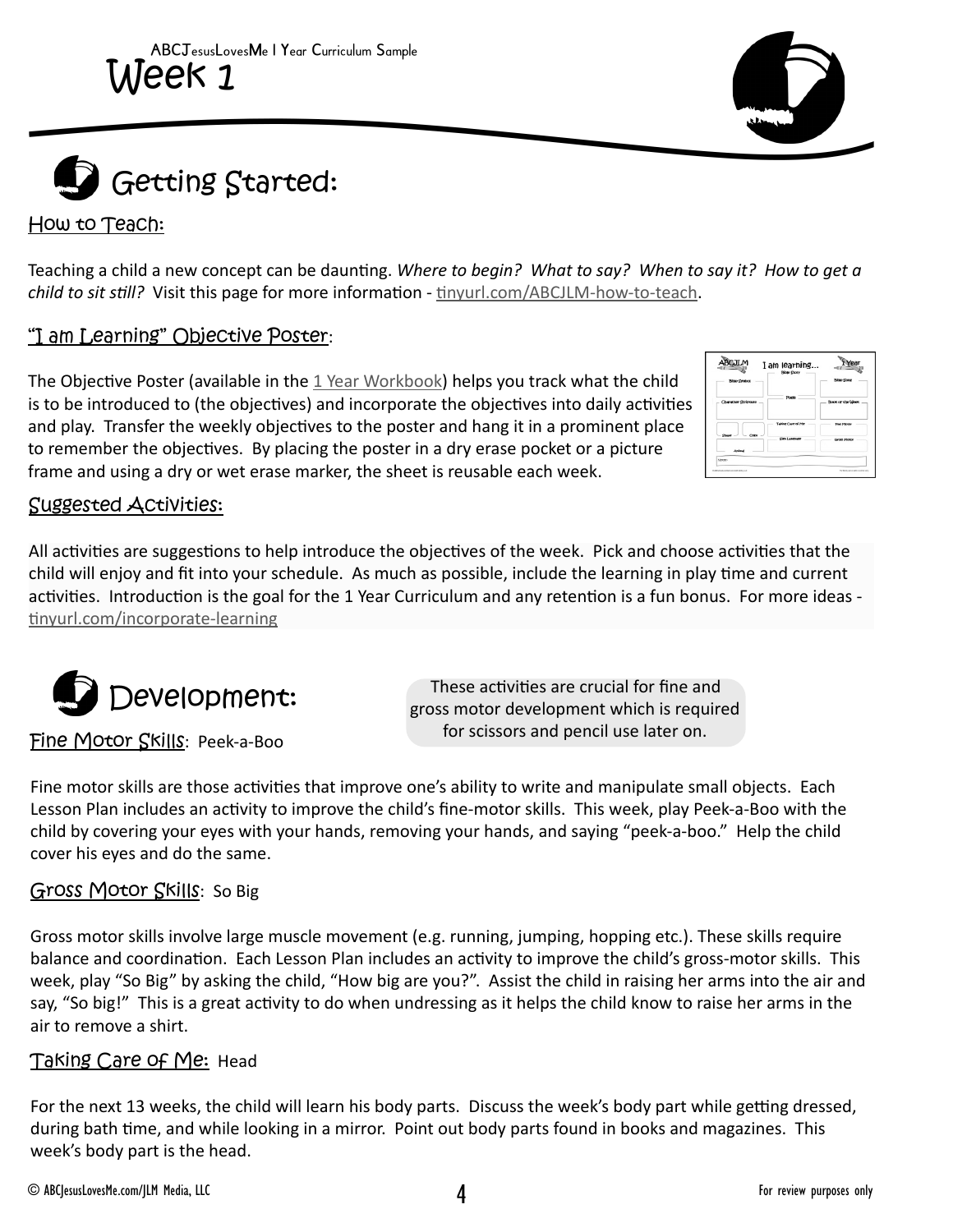



#### Bible Objective:

The goal of the 1 Year Curriculum is to introduce the child to stories in the Bible. The Items Needed section include page numbers to the *Read and Share Toddler Bible* (when available), but any children's Bible may be used. For variety, you may desire to read the same story from several Bibles. *See my favorite Children's Bibles –* tinyurl.com/choosing-bibleBe sure to read the Scripture for yourself to make sure you know the facts of the story. Another way to further Bible learning is to tell the story in an interactive way. The ABCJLM Interactive Stories provide you with an age-appropriate script to actively include the child in the story. Offered as a digital download, this supplemental product may be purchased on the ABCJLM website.

#### Bible Story: Genesis 6-9

This week's Bible story is Noah's Ark.

- Eat animal crackers while reading Noah's Ark.
- Gather stuffed animals to sit with you as you read.





#### ABC Book: Animals

For the next 36 weeks, the child will create an Alphabet Bible Craft (ABC) book using the Bible Symbol of the week. Each week add the alphabet worksheet to a 3-ring binder to review and for the child to show to others. Using the Animals worksheet, color with a black jumbo crayon and glue on animal crackers.

#### Bible Song Objective:

The Bible songs chosen are old "Sunday School" favorites. If the song is not familiar to you, any Bible song may be used. Or, most songs can be found on Amazon through MP3 download. It is best to learn the song yourself and then slowly teach the song in small sections.

*Optional Addition: Available as a digital download, the* 1 Year Bible Song Cards *consist of cards containing the Bible Songs used in the 1 Year Curriculum. Separate, hole punch, and bind together for easy access and mobility.*

Bible Song: The B-I-B-L-E *Traditional*

The B-I-B-L-E (form book with hands) Yes, that's the book for me (nod "yes") I stand alone on the Word of God (pretend to stand firm) The B-I-B-L-E, Bible! (shout)

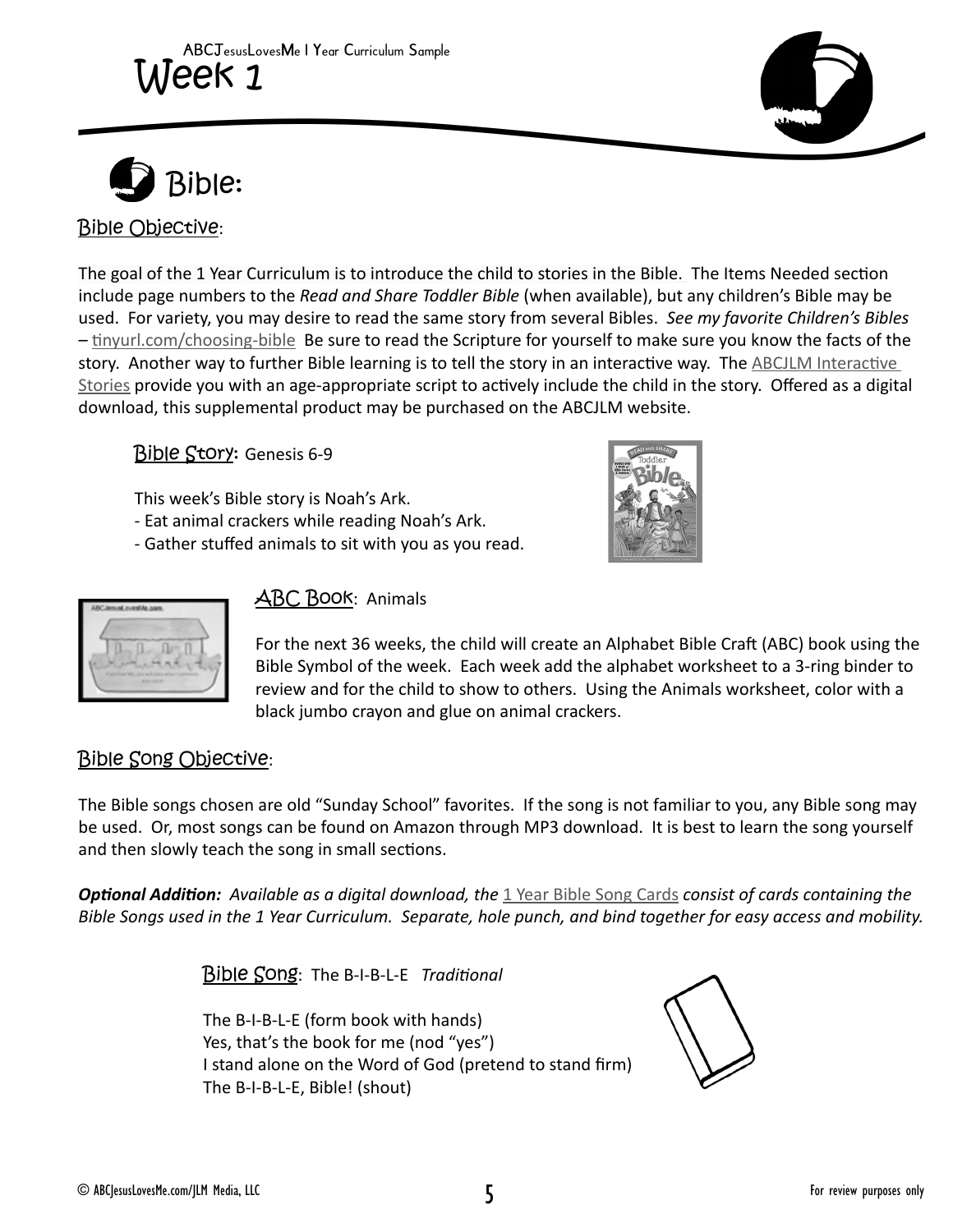

All activities are suggestions. Pick and choose activities that the child(ren) would enjoy and fit into your schedule. As much as possible, include the learning in play time, craft time, and daily activities.

#### Character Scripture:

As parents and teachers, we desire the children in our care to be like Christ. Praying Character Scriptures is a time for you to have a conversation with God, using His words to ask Him to build godly character in the child's life. Also, the verses will remind you of character traits to develop in the child through example, teachable moments, and discipline. Each Lesson Plan contains a character trait and a suggested verse to pray over the child for the week. Post the Character Scriptures worksheets in a prominent location (diaper changing station, refrigerator, above sink) to remind you to pray throughout the day. Here is an example for this week's character (salvation) based on Romans 10:9-10. *More information about Teachable Moments -* tinyurl.com/ABCJLMteachable-moments

*Heavenly Father, I pray that \_\_\_\_\_\_ would declare with his mouth that Jesus is Lord. That he would believe in his heart that God raised Jesus from the dead. Work in \_\_\_\_\_\_ heart to believe in You so that he may be justified. I pray that his mouth would profess his faith and salvation.*



Animal: Raccoon

The child will be introduced to 28 animals. This week is the raccoon.

- Using the Raccoon worksheet, point to the raccoon's head.
- Using a jumbo crayon, color the Raccoon worksheet black. (For little hands, jumbo crayons are easier to hold.)
- Find pictures of raccoons in the books that you read.
- Explain the raccoon's distinct "mask."
- Raccoons are nocturnal animals which means they hunt for food during the night and sleep during the day.

#### Color: Black Train



Shape: Circle you see.

In this curriculum, the child is introduced to nine colors. Since the goal is to provide the child with time to work with the specific color and improve fine motor skills, use only the color of the week during all craft and drawing times. For the first 11 lessons, the child will create a Color Train. Using the Color Train worksheet and a jumbo crayon, instruct the child to color a train per week (this week is black). Display the train at the child's level to point and discuss the colors. If the child tends to put things in his mouth, try egg crayons or making larger crayons by recycling old ones (tinyurl.com/recycling-crayons). Also, do not use markers or pens as they do not work the fine and gross motor muscles as much as crayons and pencils. For the rest of the week, point out black items that

Seven shapes are introduced to the child beginning with the circle. Using black construction paper, cut out a large circle. Using minimal water have the child water paint the circle. Talk about the shape as the child paints. For little hands, jumbo paintbrushes are safer and easier to handle. For the rest of the week, find circles in items that you see.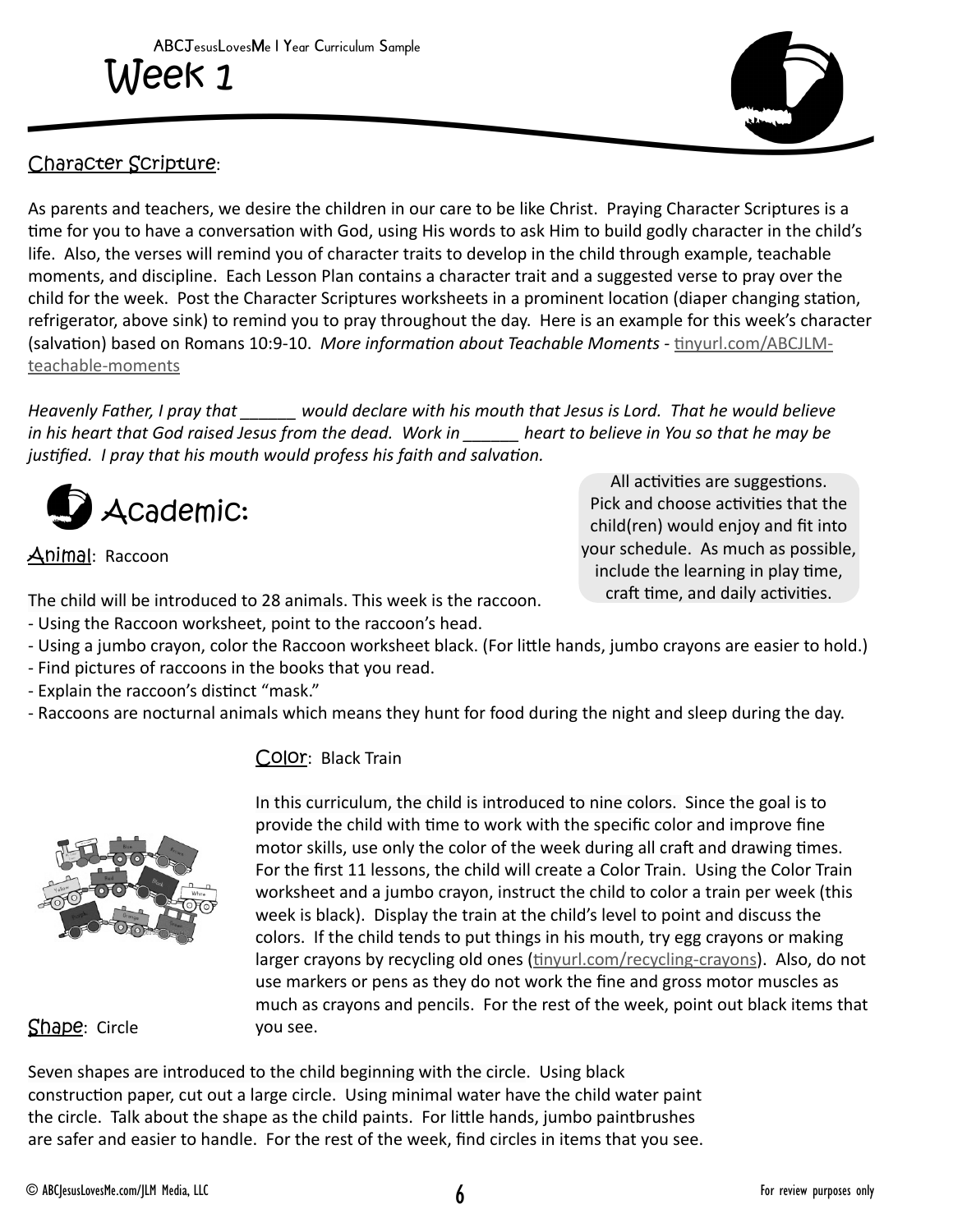

#### Poem Objective:

Traditional poems and nursery rhymes help children with rhyme, fine motor skills, and rhythm as well as prereading. Assist the child in performing actions to the poems and quote them very slowly at first to help the child correctly learn the words. Quote the poem throughout the day (e.g. while driving, in the bathtub, while washing hands).

*Optional Addition: Available as a digital download, the* 1 Year Poem Cards *printable is made up of cards containing the poems used in the 1 Year Curriculum. Separate, hole punch, and bind together for easy access and mobility.*

> Poem: Row, Row, Row Your Boat *Traditional Sing with child sitting on your lap, facing you. Hold child's wrist to perform motions.*

Row, row, row your boat, (rock from side to side) Gently down the stream. Merrily, merrily, merrily, merrily, (pat hands on legs) Life is but a dream. (clap four times)

### Book of the Week: *My Little Word Book*



Most professionals agree that children should be read to at least 15 minutes a day. Each week the child will be introduced to a quality picture book to supplement other learning and for pre-reading exposure. The *My Little Word Book* is used multiple times in the 1 Year Curriculum because looking through the book allows the child to associate a word with a picture. While word books can be monotonous for adults, repetition will expand a toddler's vocabulary. Only cover a few pictures at a time unless the child desires more.

#### **- How to Teach the Child through Pictures**

1. Introduce - Begin by introducing the child to individual pictures. Gently take the child's hand, point to a picture, and name the object. Soon the child will randomly point prompting you to name the object, activity, or emotion.

2. Recognize - Once you have introduced each image, ask the child to point to specific objects. "Point to the ball." If the child is unable to point to the object, move back to "Introduce" and help the child point to the object.

3. Identify - Point to a picture and ask the child to name it.

#### Sign Language: Bye-bye

This curriculum introduces the child to 28 words using sign-language. Using signs provides the child with a language to express her needs. Introduce each sign at the beginning of the week by helping the child do the sign as you say the word. Consistency and repetition will lead to the child performing the sign on her own. This week's sign is "bye-bye." Every time that it is appropriate for the child to wave, take the child's hand, assist her in waving, and say bye-bye. Also model the sign as you say it. *More ideas -* tinyurl.com/ABCJLM1-Videos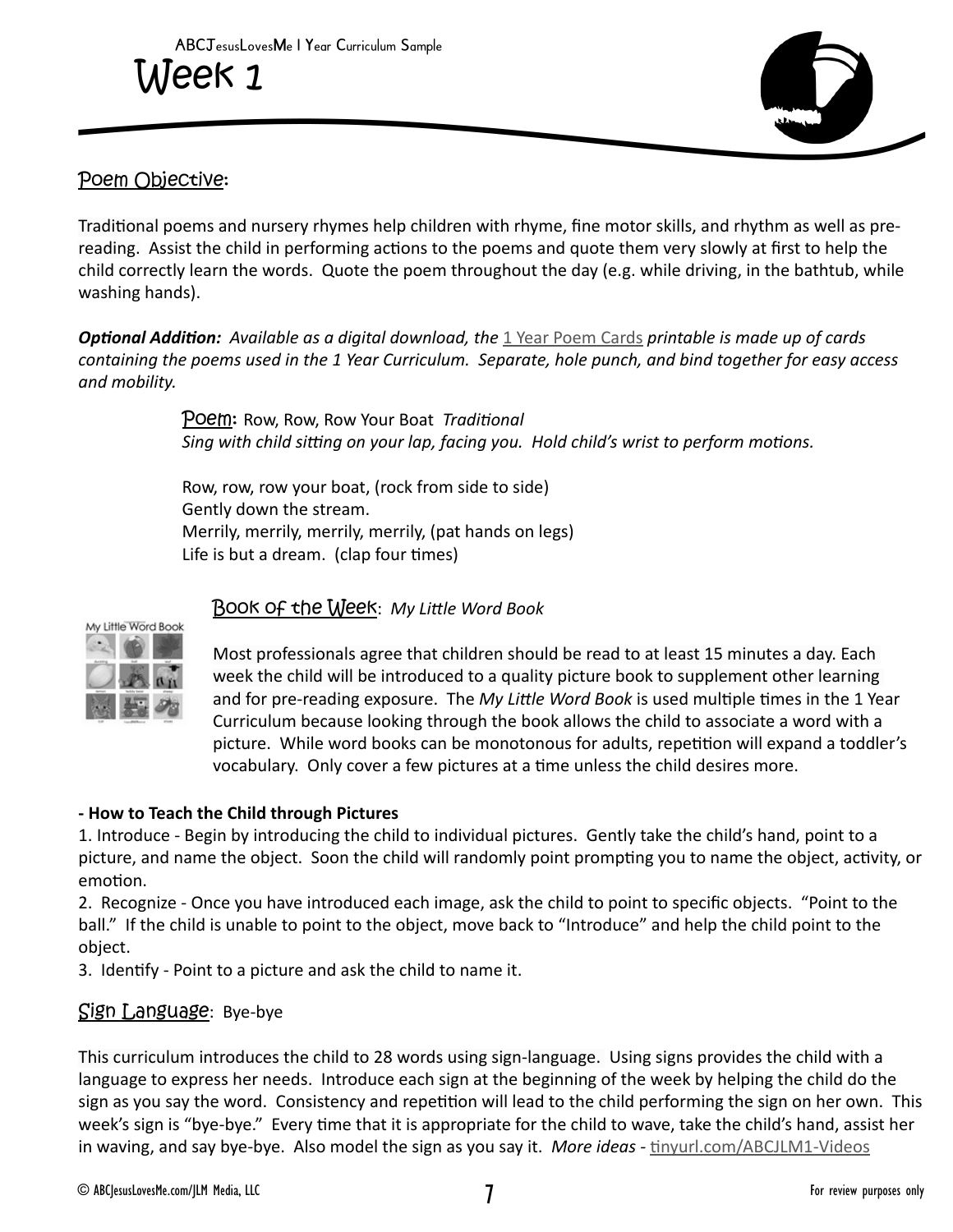Week 2



# Items Needed:

#### Worksheets: Books: Supplies:

- □ Bear
- **D** Basket
- **D** Brown Train
- D Bible *Read and Share Toddler Bible* - pg 76 □ ABCJLM Interactive Bible Story
- *Brown Bear, Brown Bear, What Do You See?*

- $\Box$  Brown construction paper
- $\blacksquare$  Jumbo paintbrush
- $\Box$  Sorting toy
- **O** Glue stick
- **□** Basket
- Baby or stuffed animal
- **D** Scissors
- **D** Water
- **D** Pillows
	- $\blacksquare$  Brown jumbo crayon



## Daily Schedule:

| Objective              | Day 1                                                                                               | Day 2                         | Day 3                              |  |
|------------------------|-----------------------------------------------------------------------------------------------------|-------------------------------|------------------------------------|--|
| <b>Bible Story</b>     | <b>Baby Moses Interactive Story</b>                                                                 | ABC Book - Basket             | <b>Basket with Stuffed Animals</b> |  |
| <b>Bible Song</b>      | O Be Careful                                                                                        | O Be Careful                  | O Be Careful                       |  |
| Character<br>Scripture | Gentleness - Proverbs 15:1 (NIV) A gentle answer turns away wrath, but a harsh word stirs up anger. |                               |                                    |  |
| Poem                   | London Bridges                                                                                      | London Bridges                | London Bridges                     |  |
| Color                  | <b>Color Train</b>                                                                                  | Find Brown Items              | Find Brown Items                   |  |
| Shape                  | <b>Find Rectangles</b>                                                                              | Water Paint a Rectangles      | <b>Find Rectangles</b>             |  |
| Animal                 | <b>Discuss Bears</b>                                                                                | <b>Find Pictures of Bears</b> | <b>Bear Worksheet</b>              |  |
| Taking Care of Me      | Where is my mouth?                                                                                  | Name and Point to Mouth       | Name and Point to Mouth            |  |
| Sign Language          | Blow Kisses - touch fingers to your mouth (palm toward face), move hand down to 45 degree angle     |                               |                                    |  |
| Book of the Week       | Read                                                                                                | Point to Brown Items          | Point to Bears                     |  |
| Motor Skill            |                                                                                                     | Sorting Toy                   | Crawl                              |  |



Visit ABCJesusLovesMe.com to Order

Fine Motor Skills: Sorting Toy



To teach the child how to use a sorting toy, hold the block above the correct slot and allow the child to push the block down. Allow the child as much opportunity to do the activity by themselves as possible. As you play with the sorting toy, name the different colors and shapes.



#### Gross Motor Skills: Crawl

Place pillows, couch cushions, or anything soft on the floor for the child to crawl over. Have fun making mountains and climbing peaks!

#### Character Scriptures, Taking Care of Me, & Sign Language:

Because the suggested activities rarely change in these three objectives, they will only be listed in the Daily Schedule unless additional information is needed. Continue as previously suggested.

© ABCJesusLovesMe.com/JLM Media, LLC 8 For review purposes only